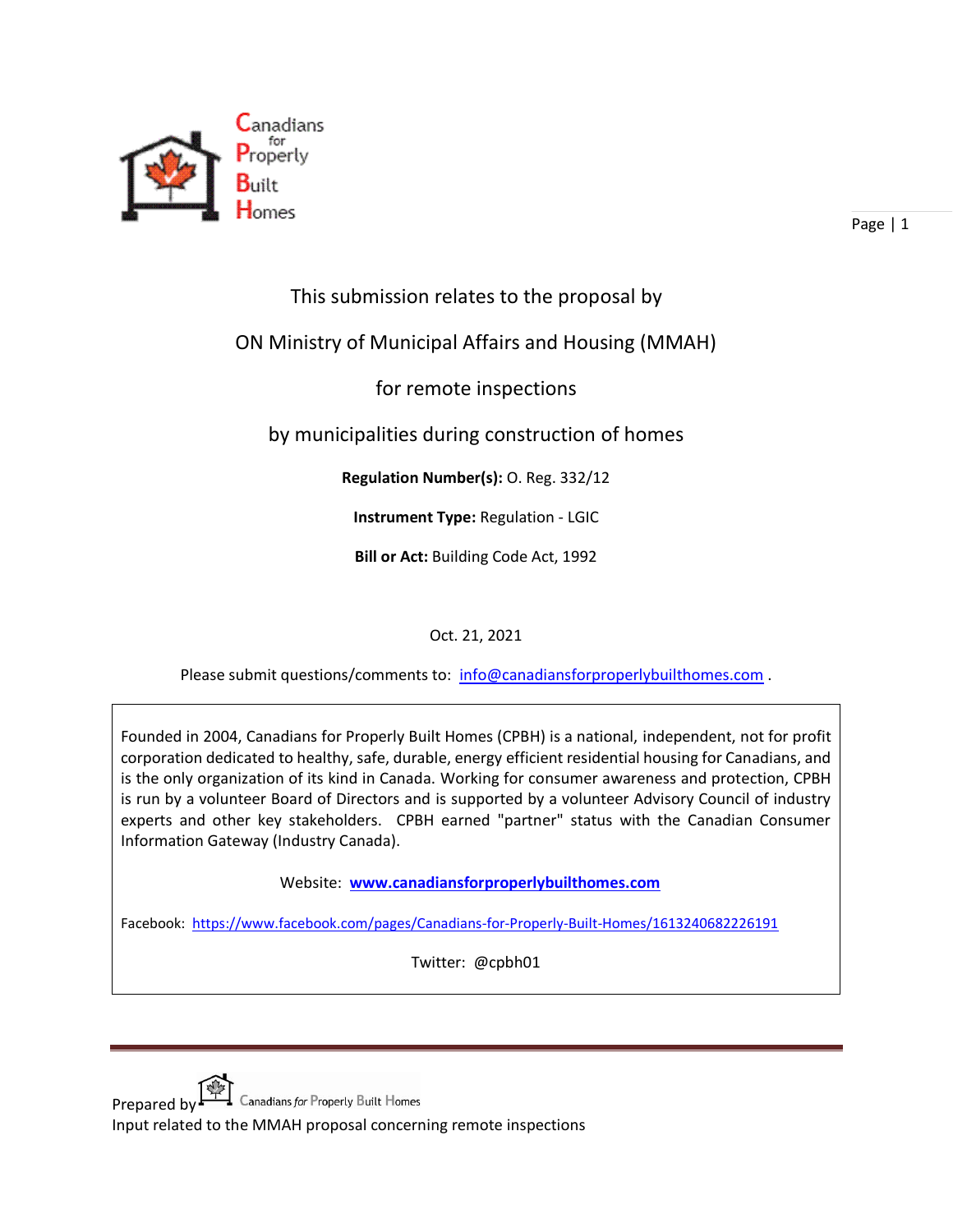## **Introduction:**

Canadians for Properly Built Homes (CPBH) welcomes the opportunity to contribute to this discussion regarding remote municipal inspections. Our organization has been raising concerns about the lack of enforcement of the Ontario Building Code for more than 16 years and it continues to be a very serious issue in different parts of Ontario. There are good builders, but there are also poor and marginal builders.

Page | 2

From MMAH: "Amendments are being proposed to the Building Code (O. Reg. 332/12) to clarify building officials' ability to use remote inspection methods and to update the Building Code requirements to facilitate the construction of "tiny homes".<sup>1</sup>

## **CPBH response:**

CPBH is opposed to the proposal for remote inspections.

Remote inspections will result in lower quality inspections, which will result in even more Ontario Building Code violations in newly built homes. Code violations result in serious health and safety issues for the occupants.

*"..The Building Code's purpose…is to establish minimum standards for people to survive in their homes…It's basic, minimum standards…bare minimum…all building code deficiencies are considered serious…".* A. Gregoire, former City of Ottawa Chief Building Official

Remote inspections will lead to more ways for some municipalities to cut corners and for some to fill their bank accounts collecting revenue for inspection services not properly conducted or not conducted at all. As one example from the City of Ottawa:

*"….It had a whole year's budget, \$20 million, socked away in the bank, which was kind of embarrassing. Ottawa's fees weren't out of line with other municipalities', the planners said, but we could cut them 10 per cent and still keep up with demand…."* (Ottawa Citizen, Sept. 5, 2018)

<sup>&</sup>lt;sup>1</sup> The title of the discussion paper is: "Discussion Paper – Proposed Changes to the Building Code for Tiny Homes and Remote Inspections". On Oct. 12, 2021 CPBH wrote to Dr. Mahmood, Director of the Building Development Branch of MMAH advising that there is considerable confusion about whether the proposal for remote inspections is only for tiny homes, and requested clarification and an extension for this consultation. No response was received. This is unacceptable. Opinions about tiny homes among Ontarians may differ significantly from those concerning other types of dwellings.



Prepared by  $\Box$  Canadians for Properly Built Homes

Input related to the MMAH proposal concerning remote inspections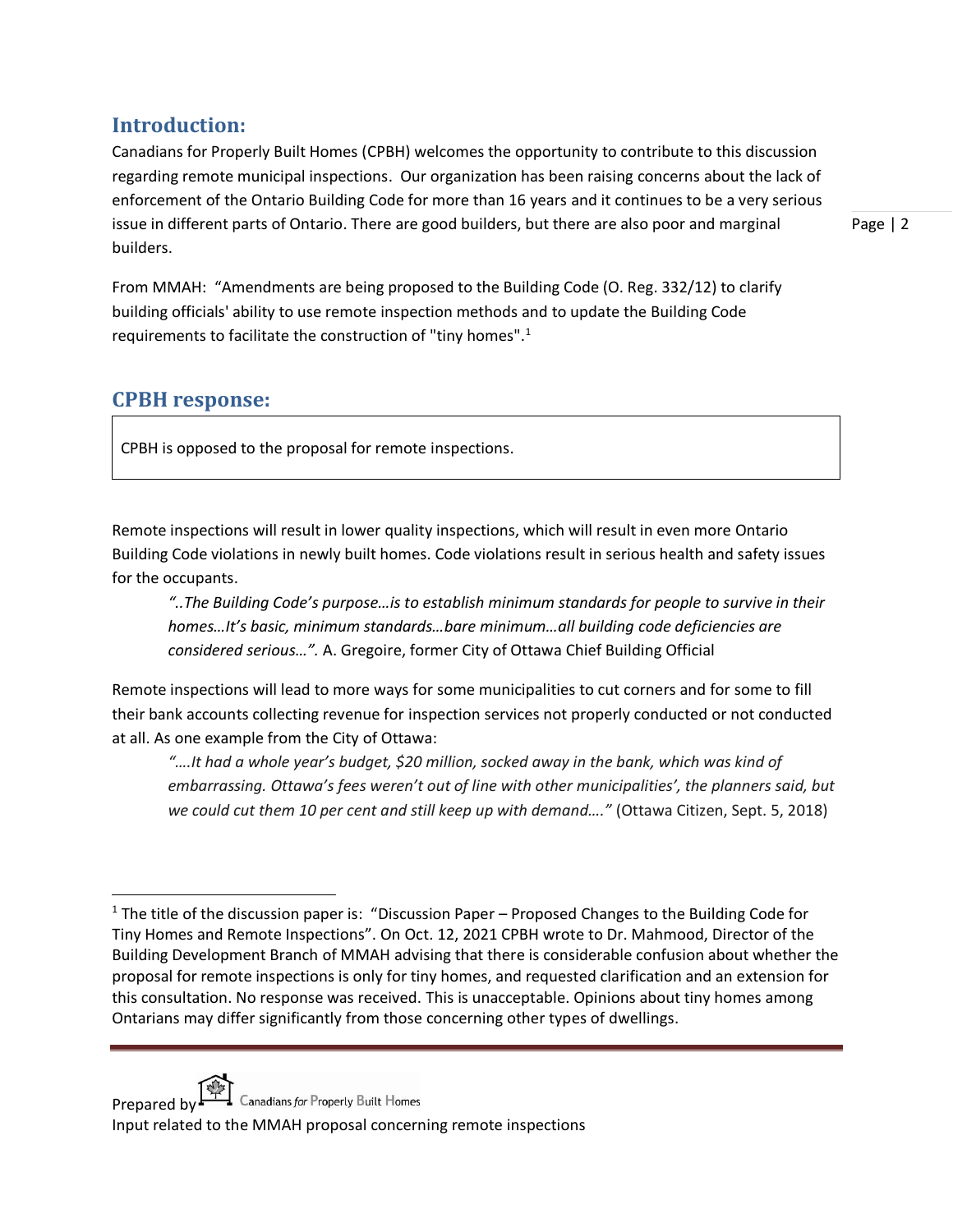[https://ottawacitizen.com/news/local-news/reevely-ottawas-desperately-short-of-building](https://ottawacitizen.com/news/local-news/reevely-ottawas-desperately-short-of-building-inspectors-after-deciding-to-cut-fees-rather-than-hire-building-inspectors)[inspectors-after-deciding-to-cut-fees-rather-than-hire-building-inspectors](https://ottawacitizen.com/news/local-news/reevely-ottawas-desperately-short-of-building-inspectors-after-deciding-to-cut-fees-rather-than-hire-building-inspectors)

And

Page | 3 "..Construction has helped our economy weather the pandemic. Congrats to Building Code Services for their work getting us here." Ottawa Mayor Jim Watson, Twitter, Oct. 19, 2021

Unacceptably, it appears that the City of Ottawa is continuing to treat revenue generated by its Building Code Services as a "cash cow" for that municipality. Meanwhile serious Code violations in the City of Ottawa continue to be reported to CPBH by homeowners and by the media, e.g., "Homeowners forced out over construction flaws call for reform"

<https://www.cbc.ca/news/canada/ottawa/cardinal-creek-tarion-1.5252272> .

CPBH has previously provided considerable evidence of Code violations in newly built homes to the Ministry of Municipal Affairs and Housing (MMAH), and sadly, these issues continue today. These serious issues have been acknowledged by many including:

- MPP Hardeman when he was in Opposition as MMAH Critic;
- MPP McDonnell, former PC Critic for MGCS who responded for Interim Leader Fideli before the June 2018 election: "…Clearly we can do more with municipalities to ensure that home buyers and owners aren't left without any recourse but the courts"; and
- Minister Clark who, when he was in Opposition, also agreed when we met with him that something needs to be done.

CPBH hears regularly from Ontarians who are suffering as a result of OBC violations in their newly built homes. Examples of suffering include financial hardship (up to and including bankruptcy), physical health issues from mould and excessive radon, and mental health issues including anxiety, stress and depression. Tragically, in extreme cases, some consider suicide.

Given the very limited information provided by MMAH with this paper regarding remote inspections, CPBH requested further information from Dr. Mahmood, the Director of the Building Development Branch. He advised that remote inspections are not being proposed due to the ongoing critical shortage of qualified municipal inspectors, and that remote inspections are regarded as an "additional tool" that building officials can use (letter dated Sept. 30, 2021).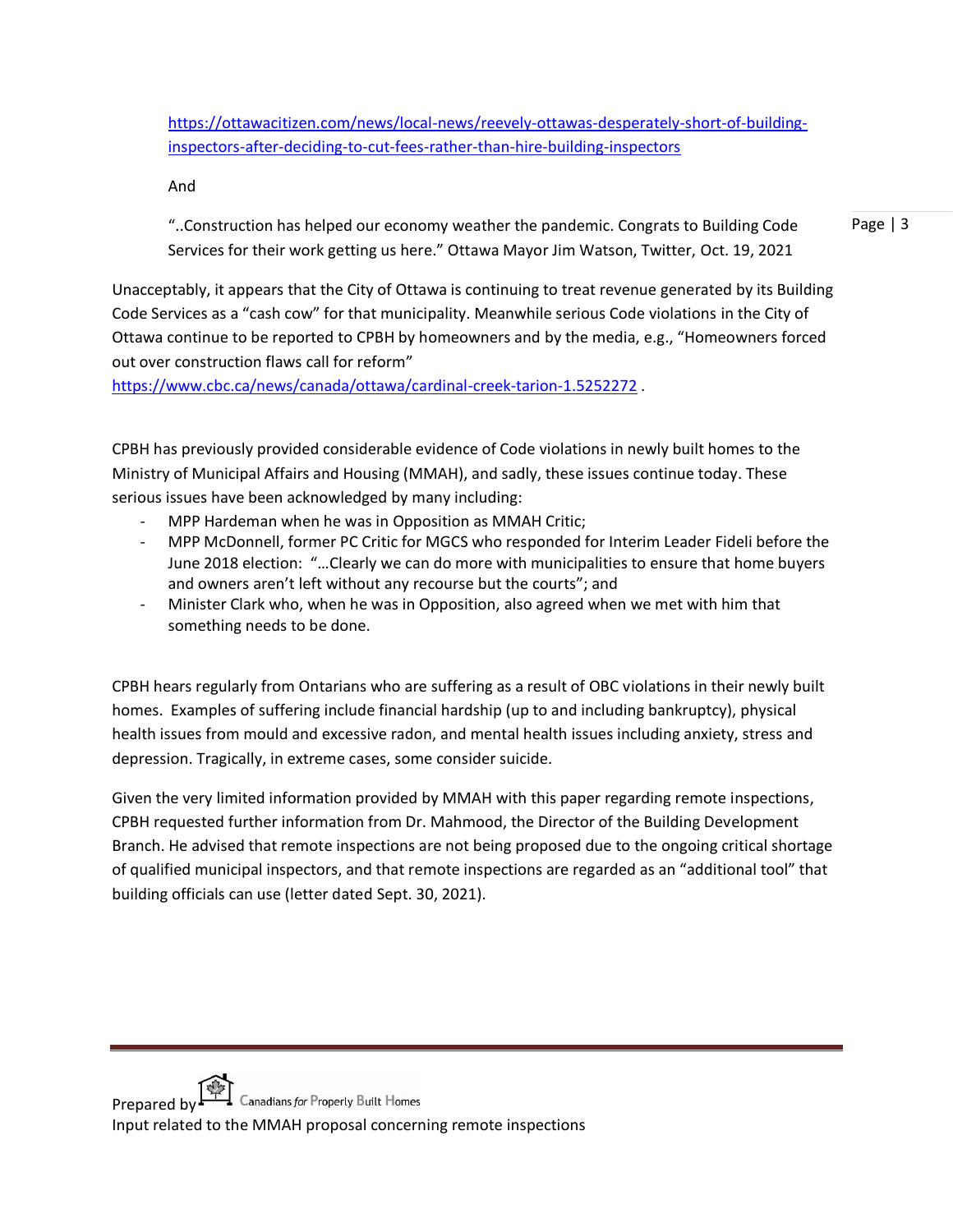An additional tool must not trump proper municipal inspections that ensure that the Ontario Building Code has been met, so that occupants may live in a safe and healthy environment which is the Code's purpose.

If remote inspections are being considered due to COVID-19, then this should be clearly stated as a reason.

Page | 4

We also asked MMAH's Dr. Mahmood: "…How can purchasers be assured that homes in Ontario are being built to Code using remote inspections?" but he did not answer that question either. As public servants paid by the taxpayers of Ontario, MMAH employees should be prepared to answer about this consultation. Refusal to do so casts suspicion on the process and inspires no confidence in the outcome.

CPBH also proposes the following as an important clause to be incorporated directly into the Building Code amendment:

In any case, the inspector shall carry out inspections that are necessary (including on-site inspections, where necessary) for the inspector to be reasonably satisfied that compliance with the Building Code Act, Building Code and permit has been achieved.

Regarding this discussion question: *"Can you suggest other options/alternatives that prescribed construction inspections can occur in a timely fashion while also ensuring inspections continue to safeguard public health and safety?"* 

As noted above, and in many previous submissions by CPBH to MMAH, sadly far too many inspections are not safeguarding public health and safety. While MMAH continues to say "the province does not oversee how municipalities conduct their enforcement practices" (e.g., Mahmood email dated Sept. 30, 2021), we continue to maintain that the Province, at a minimum, needs to ensure that municipalities are accountable when they do not catch OBC violations.

Further, clearly oversight is needed by the Province. Here are some examples of ways the province can do that:

Develop a meaningful set of performance indicators for all municipalities, e.g., sufficient, qualified building inspectors, spot inspections to check on municipalities' performance, etc.;

Prepared by  $\Box$  Canadians for Properly Built Homes

Input related to the MMAH proposal concerning remote inspections